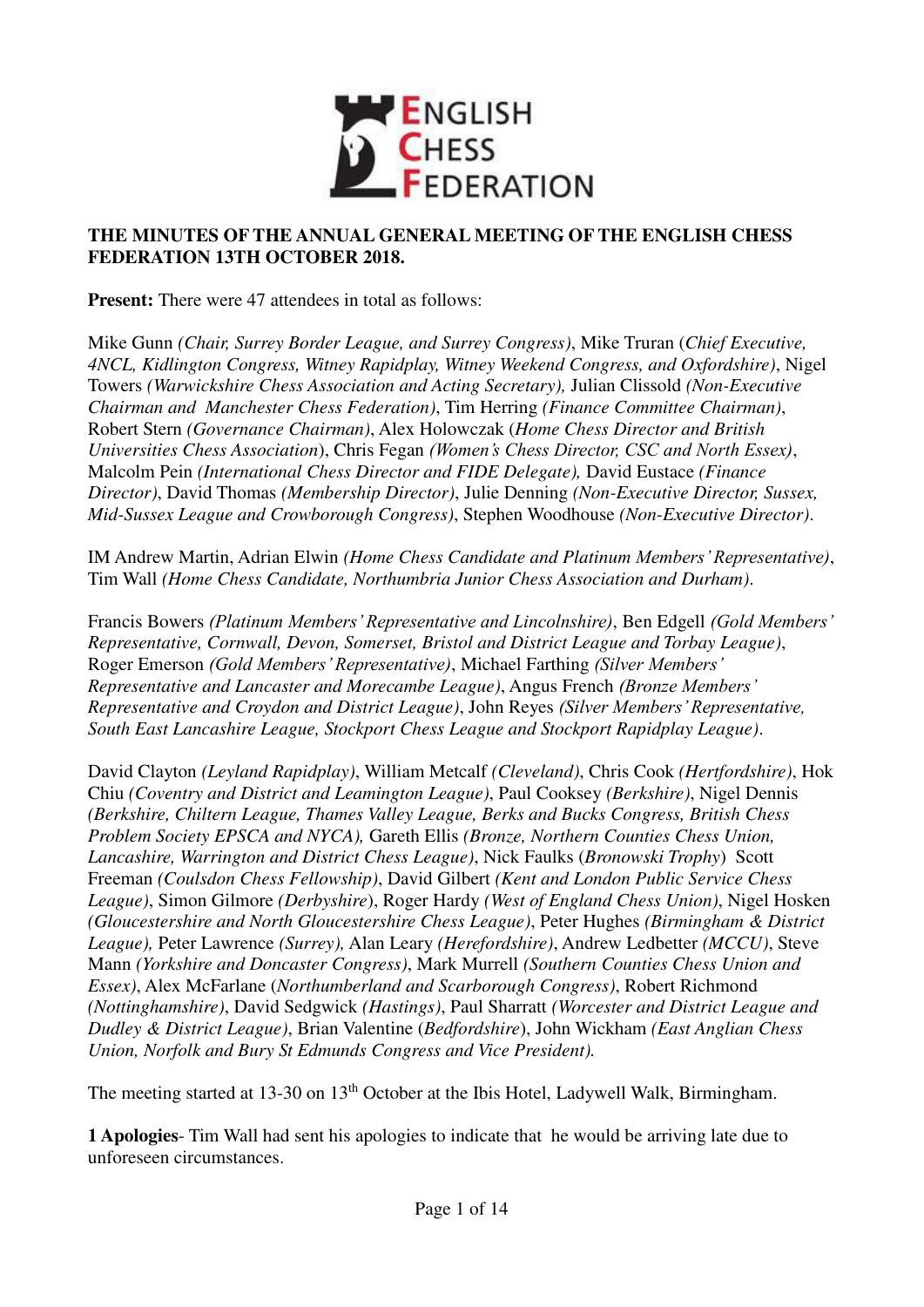**2 Appointment of Chairman** – Mike Gunn was confirmed as the meeting chair. Nigel Towers took on the role of acting secretary as Gary Wilson was unable to attend due to illness.

**3 Observation of a minute's silence** to remember colleagues who have died since the last meeting. The recent passing of colleagues was recognised as follows:

- John Toothill Correspondence IM and ECF Seniors Champion;
- Peggy Clarke –Joint Women's Champion in 1966;
- David Clark Former Secretary of Yorkshire CA.

## **4 Notices**

- Location of printed lists of apologies for absence There were no apologies apart from Tim Wall's as above;
- Members voting by individual proxy and members voting by proxy to the Chairman. Noted and available;
- Announcement of others in attendance with the permission of the Chairman It was noted that IM Andrew Martin was in attendance;
- Appointment of Tellers David Gilbert and Paul Sharratt were duly appointed as tellers. Michael Farthing was in attendance as Voting Registration Officer;
- Voting Register The voting register was noted and available to the Voting Registration Officer and tellers.

## **5 Approval/ Correction of the Minutes of the Finance Meeting** of the Council meeting held on 28 April 2018.

The following amendments were requested:

Page 2 – 'agreed' should have a lower case rather than capital A.

Page 3 – relevant wording should read 'a lot more than the championship'.

Section 6(c) – This section should read 'Angus French asked that a breakdown of the 2018

Olympiad budget be provided' - rather than the International Budget.

The requested amendments were agreed and the minutes were accepted as an accurate record nem con subject to the above changes being made. There was a request from the floor for the minutes to be made available more promptly. The request was noted and the Chairman apologised for the delay in producing the minutes.

# **6 Matters Arising from these Minutes and not otherwise on the Agenda**

David Sedgwick (*Hastings*) acknowledged that the Board was continuing to support the County Championships. It was also noted that Casual Chess had not reverted with any further proposals for financial support following the Finance Council Meeting.

Hok Chiu (*Coventry and District and Leamington*) asked whether there could be a debate over merging Silver and Bronze membership at some stage. The chairman noted the request and indicated that Hok should table this for a future meeting.

# **7 Receipt and Approval of Reports**

(a) The Board of Directors' report (Mike Truran)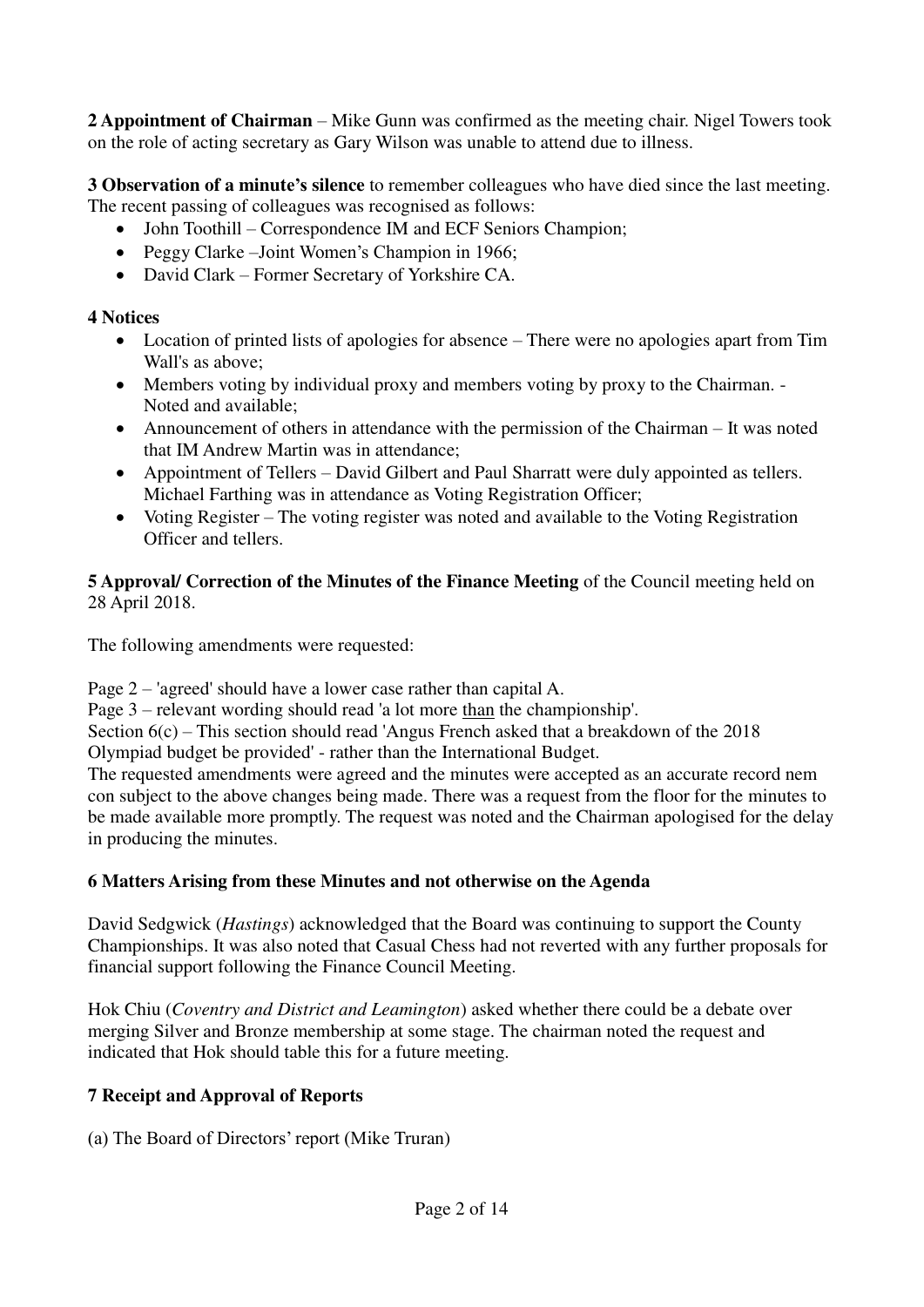Mike reminded Council that this was now presented as a single report covering the whole year as per the governance review, rather than as individual board members' reports. The report highlighted the ECF's key achievements during the course of the year and referenced the Strategy Statement which set out Board's view of the ECF's future direction.

## John Reyes (*Silver Members' Representative, South East*

*Lancashire League, Stockport Chess League and Stockport Rapidplay League*) asked whether the objectives in the report were achievable and it was agreed that this would be considered as part of the discussion on the ECF strategy statement.

David Gilbert (*Kent and London Public Service Chess League*) asked whether the report could be linked to the priorities in the Strategy Statement for future years and Mike agreed to do this, asking David to remind him nearer the time.

David Sedgwick asked why arbiters had been charged £125 for the ECF jackets which were worn by players and arbiters at the recent Olympiad. Malcolm Pein explained that it had been a new FIDE requirement for players to wear country specific jackets.

The cost of the players' jackets had been covered by crowd funding organised by Isabel Keene and Jovanka Houska, but there were no funds to cover arbiters' jackets, which were optional under the new FIDE rules. David accepted the clarification.

The Board of Directors' report was accepted nem con.

(b) The Chairman of the Governance Committee's report (Robert Stern)

The Governance Committee report was accepted nem con.

(c) The Chairman of the Finance Committee's report (Tim Herring)

Tim highlighted priority areas within his report as follows:

- Financial planning and management;
- Budgeting;
- Process stabilisation and improvement;
- Auditing.

Key risks included the impact of a potential decline in membership levels.

The audited 2016/2017 accounts were filed in a timely fashion by July 2018 and the Committee recognised the continuing good work of David Eustace as Finance Director.

Roger Emerson (*Gold Members*) noted that the Finance Committee report had been provided late and not sufficiently in advance of the meeting. This point was accepted, as was an offer from Angus French to support the Chairman in providing administrative help in advance of future meetings.

Angus French (*Bronze Members' Representative and Croydon and District League*) asked whether the Finance Committee had carried out proper scrutiny of the budgets including the potential for a downturn in membership numbers if fees were increased, and asked whether any overspend since April had been properly scrutinised by the Committee.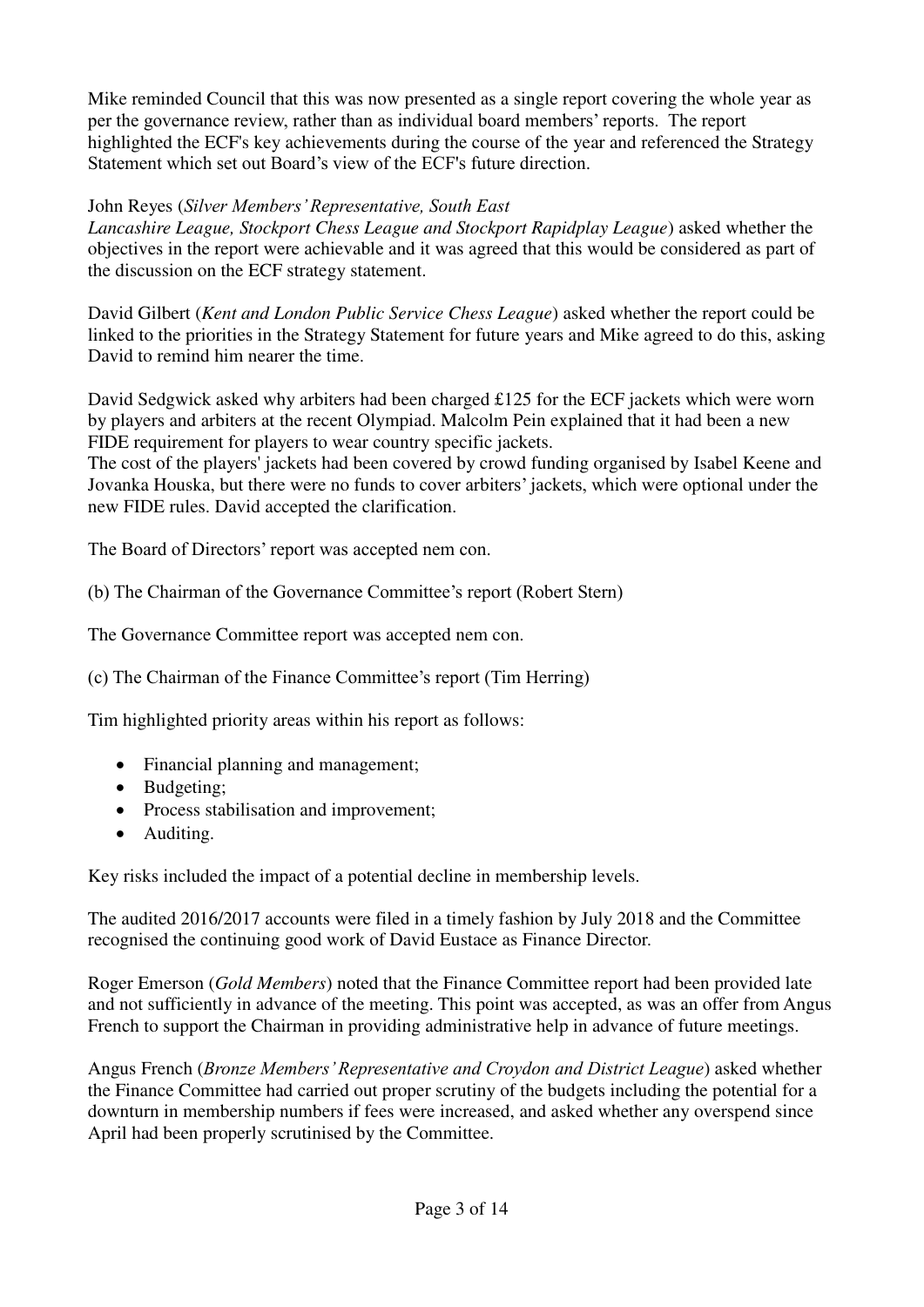Tim said that the budgets had indeed been scrutinised by the Committee, which had taken an active role in reviewing the budgeting process. David Eustace noted that any overspends had been properly recorded and accounted for.

The Finance Committee report was agreed by a large majority, with three Council Members against.

**8 Awards** – This item was brought forward along with subsequent items to allow time for Tim Wall to arrive before the Election and Appointments item was considered.

Dave Thomas notified the meeting that the Board had nominated Stephen Greep of Hull & District CA be given the President's Award for Services to Chess in recognition of his work at the British Championships.

**9 Special Motion to Change Articles** – Robert Stern proposed the following resolution to amend the Articles:

- Replace "Full Members" with "persons" in the definition of Requisitionists in article 1.1;
- Insert at the end of article 37 the following sentence: "In calculating periods of time specified in this article 37, no account shall be taken of any part of a day that is not a working day (as defined in the Act)."

Robert explained that the first change was to clarify that Direct Members' Representatives do indeed fall within the definition of Requisitionists, and the second change was to bring forward the deadline for submission of proxies to allow extra time for the office to process the necessary proxy arrangements.

Amendment (a) was agreed nem con.

Amendment (b) was agreed with only one dissenting vote.

The changes to the Articles were duly approved as there was a majority of more than 75% for both amendments as required by company law.

**10 Strategy (Mike Truran)** - To receive and approve the Board's Strategy Statement

Mike offered the Strategy Statement for comment and approval, noting that the document was consistent with last year's strategy and formed a continuation of the Board's roadmap for English chess development.

Angus French said that he felt the Strategy Statement did not provide an analysis of where the ECF currently is and where it wants to go, and questioned how the meeting could be confident that the direction is right. Mike indicated that he felt the Strategy Statement did indeed set out a clear direction and that action was very important to avoid a decline in membership and chess activity given the current membership demographics.

John Reyes questioned why the ECF felt it appropriate to maintain reserves of £100k and whether reserves could be reduced to fund ECF activities. David Eustace explained that a £100k reserve was equivalent to about 6 months' turnover for the ECF, which was a low level of reserves in comparison with many organisations including FIDE, which held a year's expenditure in reserve. He also indicated that reserves were important as (a) a backstop and (b) a source of short-term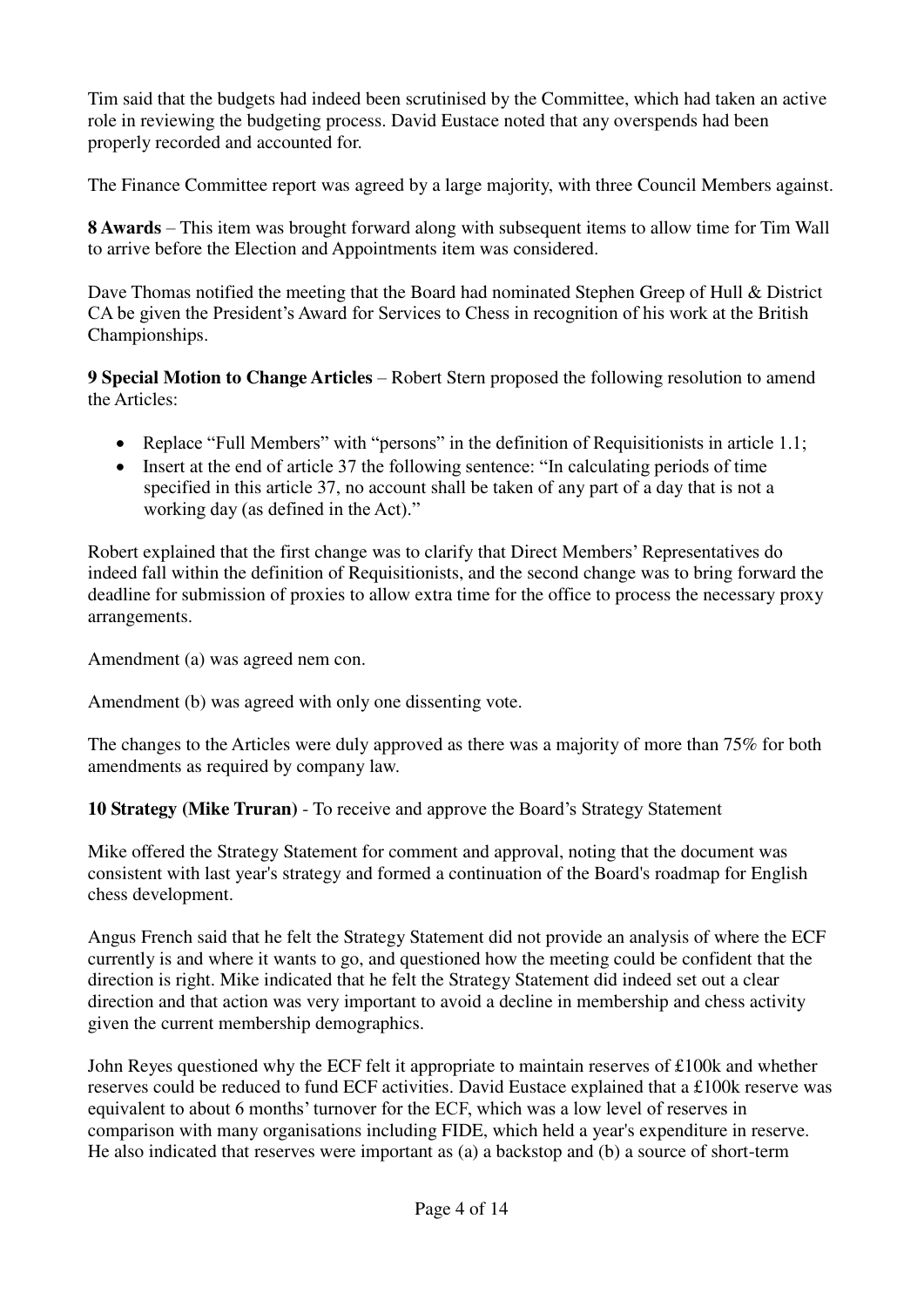funding for innovation in support of the strategy.

David Gilbert said that he would like to see agreed KPIs so that Council could monitor the results of the strategy and related activities. Mike Truran agreed that it would be helpful to specify KPI's for the strategy and these would be added.

Nick Faulks (*Bronowski*) asked how Council could agree the strategy before discussing the budget and fee amendments.

Mike Gunn said that the agenda items had been presented in a logical order and as chair he would be seeking approval of the strategy to confirm the ECF direction before discussing budgets and membership fees.

Michael Farthing (*Silver Members' Representative and Lancaster and Morecambe League*) said that he was not comfortable with the membership fee being debated and agreed at Council Meeting in advance of the Finance meeting in April, when it was appropriate for a decision to be taken and when more information would be available.

Mike Truran explained that the Board was looking for agreement of the strategy, budget and fee levels as a package, with an indication from Council members that they would be minded to approve the fee changes at the Finance meeting in April 2019. Robert clarified that while it was for the Finance Council to make decisions on the membership fee it was proper for another meeting to express a view which could then be taken into account.

Nick Faulks expressed concern that the Strategy Statement had only been made available two weeks ago and he felt there had been insufficient time for a proper consultation with his members.

Mike Truran recognised the concern but highlighted the need for change and taking action given the concern over the membership demographics and the low level of take-up for women's chess. He explained that the ECF was not a poor federation given trust fund assets, reserves and income level, but a significant proportion of trust fund assets were hypothecated to junior chess in particular and so there was a need for a debate on how funds should be raised for non-junior activities and at what level.

Ben Edgell (*Gold Members' Representative, Cornwall, Devon, Somerset, Bristol and District League and Torbay League*) said that he was not against the ECF spending more, but felt that some areas of spend needed further consideration.

Hok Chiu expressed a concern over the membership fee increases presenting a barrier for students and poorer chess players and noted that there was competition from various internet resources where it was possible to play without being charged.

Malcolm Pein pointed out that chess.com fees were higher than ECF membership fee for registered members, and Julian Clissold expressed the view that a key response in this area should be a vibrant programme of activities to target younger players as part of the ECF's development strategy.

A vote was taken to accept the Strategy Statement, with a large majority in favour of the strategy and five Council members voting against.

### **11 Elections and Appointments**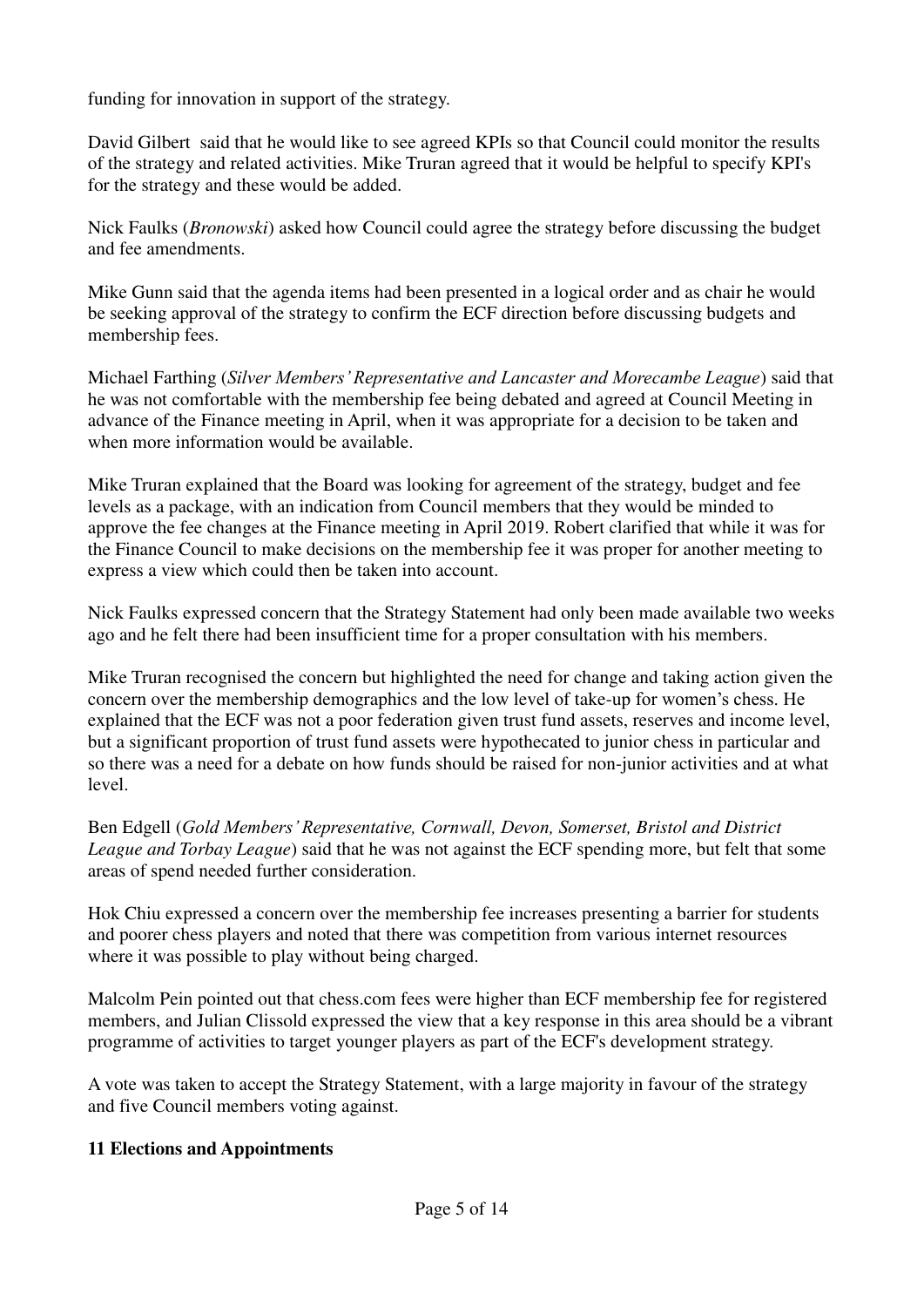Election Addresses and Questions

Tim Wall joined the meeting at this point, which enabled discussion of the elections and appointments agenda item.

(a) President Dominic Lawson standing for re-election:

Malcolm pointed out that Dominic had been a very active and successful President including discussions with the Minister of Culture, Media and Sport on various matters.

(b) Chief Executive Mike Truran standing for re-election:

Mike did not make a statement and there were no questions for him.

(c) Director of Junior Chess Alex Holowczak nominated by Traci Whitfield:

Alex was standing down as Director of Home Chess and had been nominated as Director of Junior chess by Traci Whitfield, who was standing down from her position as Director of Junior Chess.

Alex did not make a statement to Council.

Ben Edgell asked for Alex's thoughts on getting more volunteers involved in organising chess activities and increasing BAME participation levels in chess.

Alex said that this was an area he would look at, recognising that in his experience BAME participation varied by region and noting the high level of junior players of Asian heritage in the Birmingham and Midlands area.

John Reyes asked if Alex would build on Traci Whitfield's good work with junior chess and the Academy and Alex said that he would indeed do this and would also look to improve ECF links with the various junior organisations including J4NCL, UKCC, CSC, EPSCA, and NYCA.

David Gilbert asked how Alex would promote support for less affluent families wishing to participate in the Academy including the potential for using some of the hypothecated funds held within the trusts for the advancement of junior chess.

David Eustace pointed out that the Chess Trust and John Robinson Youth Trust already support Academy participation and junior chess including the Accelerator Program.

Paul Cooksey (Berkshire) asked whether Alex would be looking for an increase in the budget to support junior membership and participation.

Alex said that he was not yet sure what budget he would be asking for if elected, but would certainly be looking for support from the trust funds for junior activities as part of his development plan.

(d) Director of Women's Chess Chris Fegan standing for re-election:

Chris referred Council members to his election statement and noted that his main KPI was to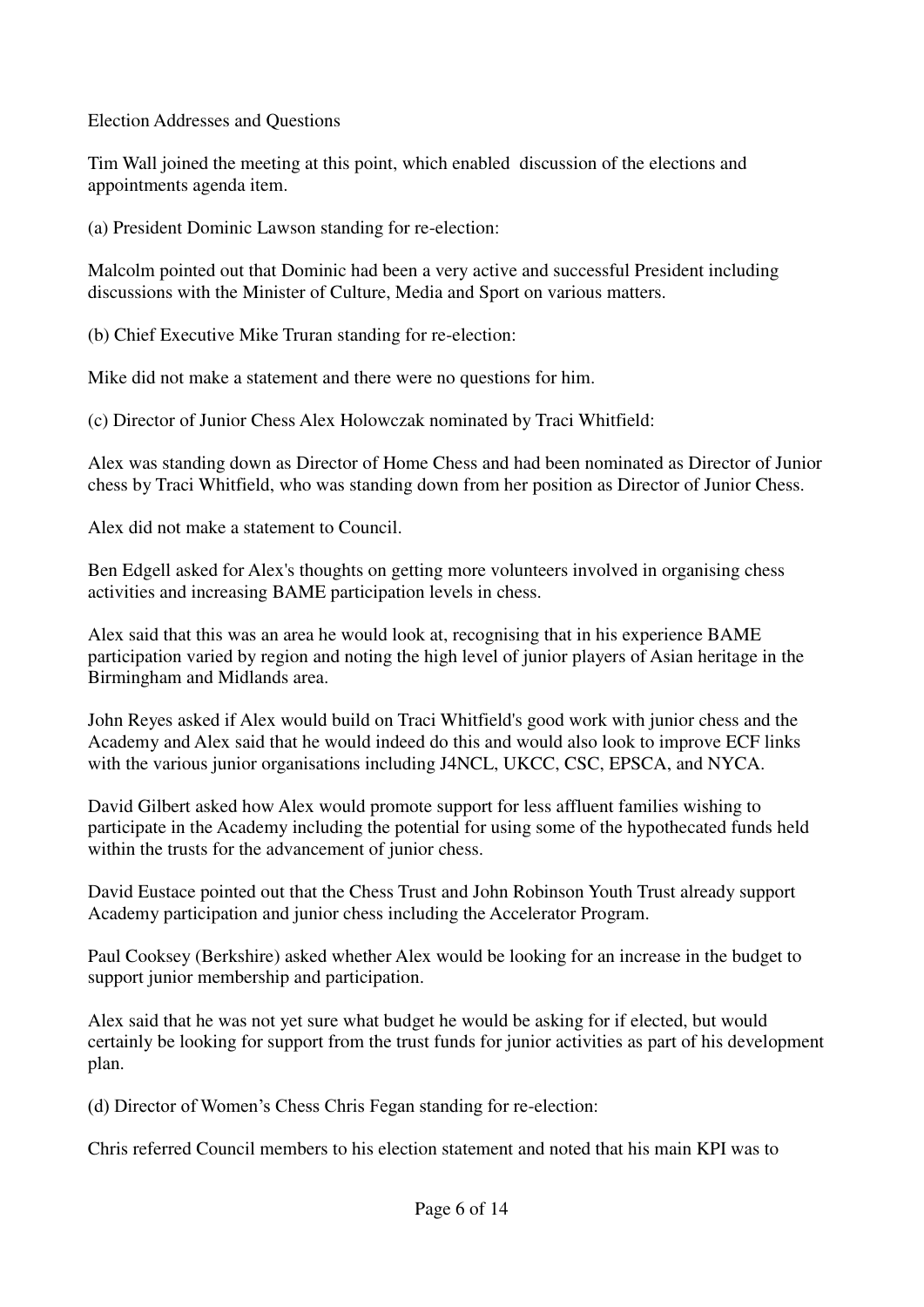increase participation in women's chess and that participation in the English Women's Championships had in fact tripled in 2018 compared with the previous year, including more juniors under 18 participating in the championship than the full number of attendees in the previous year.

Ben Edgell asked about specific plans to increase BAME participation in women's chess.

Chris explained that there was £5k in the budget increase proposal to increase participation levels across the board and that it was important to make venues for chess events more attractive and convenient to all. He felt that more one-day and afternoon events would be important in increasing participation.

David Sedgwick asked whether Chris intended to serve the full three years if a female candidate could be found to take on the role.

Chris said that there was no doubt that this role should in principle be carried out by a woman. He said that he could not comment on the appointment process as that was for others, but the ECF had so far struggled to find a woman candidate with the appropriate skill sets and the time and willingness to do the job despite advertising and concentrated efforts.

Chris explained that he would be happy to review the situation if this changed and a suitably qualified female candidate was identified who was willing to take on the role.

Michael Farthing asked whether there could be more spending on women's chess targeted at the non-elite level.

Chris replied that the money spent during the current year on the English Women's Championships had attracted more lower rated players and he would look to continue this.

John Reyes pointed out that there had been 30 women playing at the English Women's championship and asked how Chris would look to increase participation to the 60 to 100 level.

Chris Cook (*Hertfordshire*) asked whether the ECF could look at centres of excellence as with North London Collegiate

School to target an increase in female chess players.

Chris Fegan said he would look at this and that it would be key to have all parts of the chess playing community pulling together to promote a resurgence in women's chess.

(e) Director of Home Chess – contested election:

There were two candidates for this position:

- Adrian Elwin nominated by Julian Clissold, David Eustace, Francis Bowers, Stewart Reuben, Norfolk County Chess Association, Leyland Chess League and Bury Area Chess League;
- Tim Wall nominated by Malcolm Pein.

Adrian presented to Council first and referring to his election address he stressed key points as follows: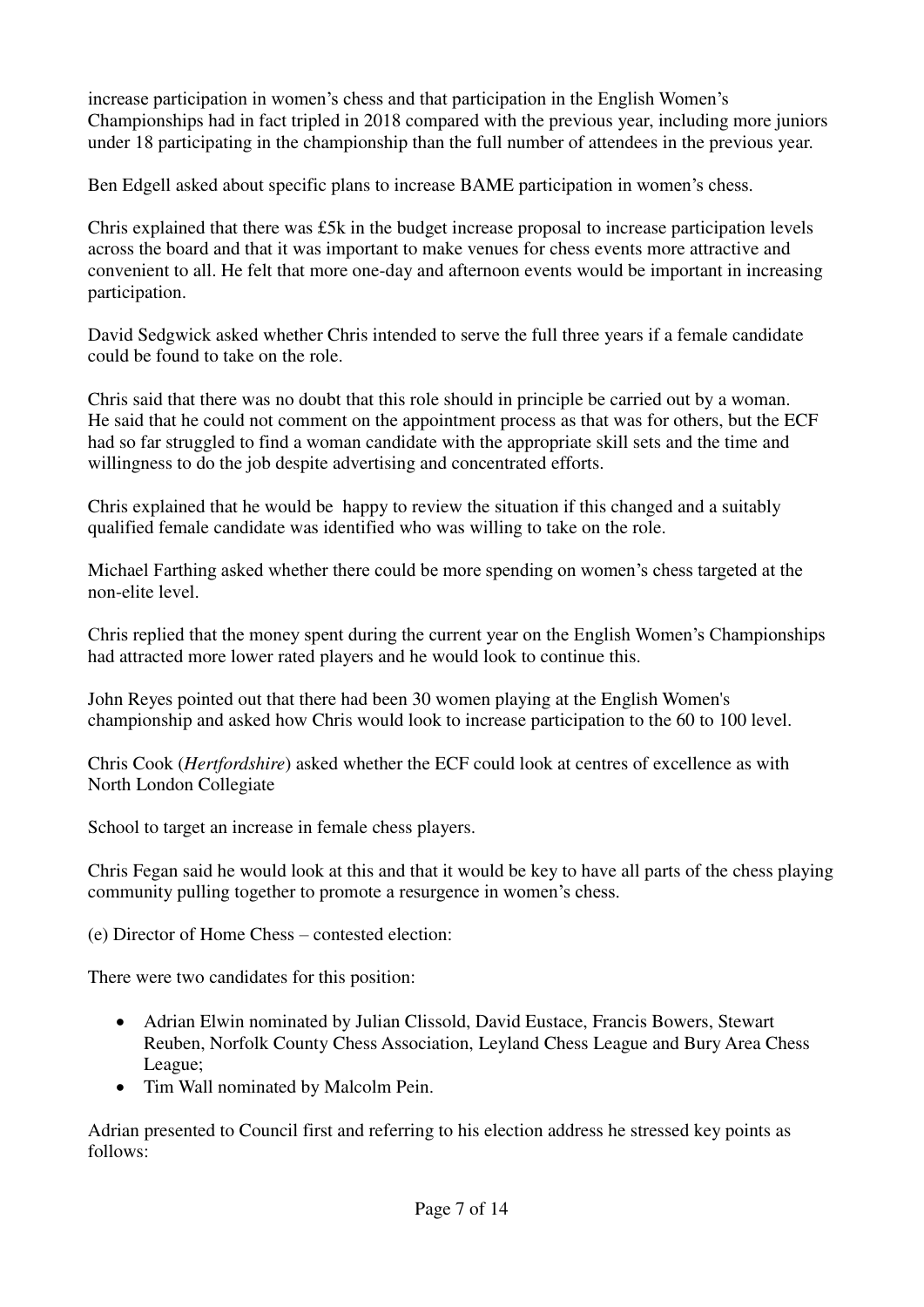He has been a chess player for 40 years and is involved in organising and arbiting at the British Chess Championships. He is also Bedfordshire chairman and chief arbiter at EACU.

He saw key areas of focus as follows:

- Arbiters Adrian would look to promote level 2 arbiter development and an arbiters database. He also felt that British Championships arbiters norms needed to be reviewed;
- County Championships Adrian would look to build on Alex's work in this area in consultation with county representatives;
- Vacancies He felt there were a number of vacant posts which needed to be addressed as a matter of urgency – eg the Manager for Disabled Chess vacancy;
- Internet He would look to appoint an Internet Manager and felt that the ECF website should be developed to provide more resources and information for event organisers.

David Gilbert (asked a question about ECF grading vs FIDE rating for relevant British Chess Championship events. Adrian said that he would review whether it might be more appropriate to introduce dual ECF grading/FIDE rating thresholds in certain cases.

Julie Denning asked whether Adrian had consulted with Platinum members in advance of the meeting in his role as Platinum members representative as she had not heard from him. Adrian recognised that he had not consulted widely and explained that he had felt that this had not been appropriate for this meeting since he was standing for a contested election. If elected, he would stand down as a Members' Representative as he saw there would be a conflict.

Tim Wall presented next and said that he felt one of the biggest challenges for the Home Chess Director role was retaining junior players as they moved into adulthood, citing his own family's experience in this area. He felt that there was a need to make chess clubs 'cool' and more attractive to young people and saw social chess as key to the future of English chess. He referred to the English chess explosion in the 1970s following the Fischer-Spassky match and said that his challenge would be to recreate this using the London World Championship as a starting point.

His priority areas would be:

- Pursuing new forms of chess playing eg online events which he felt could become just as important as current formats;
- Building on the publicity and momentum generated from the London World Championship;
- Developing a fan culture and English player/ team following along the lines of football and other sports.

John Reyes asked how Tim would go about getting more sponsorship into chess.

Tim and Malcolm answered that this could be done by identifying potential sponsors and asking for help. Prospective sponsors were generally receptive to the idea of supporting chess and often just needed to be approached for support.

Mark Murrell (*Southern Counties Chess Union and Essex*) asked whether Tim would look to support clubs with their premises and to give some examples of innovative ideas to develop club and social chess.

Tim said he would be looking to support clubs in various ways and gave examples of potential activities including sponsored simuls, coaching events and raffles. He would also look to restart the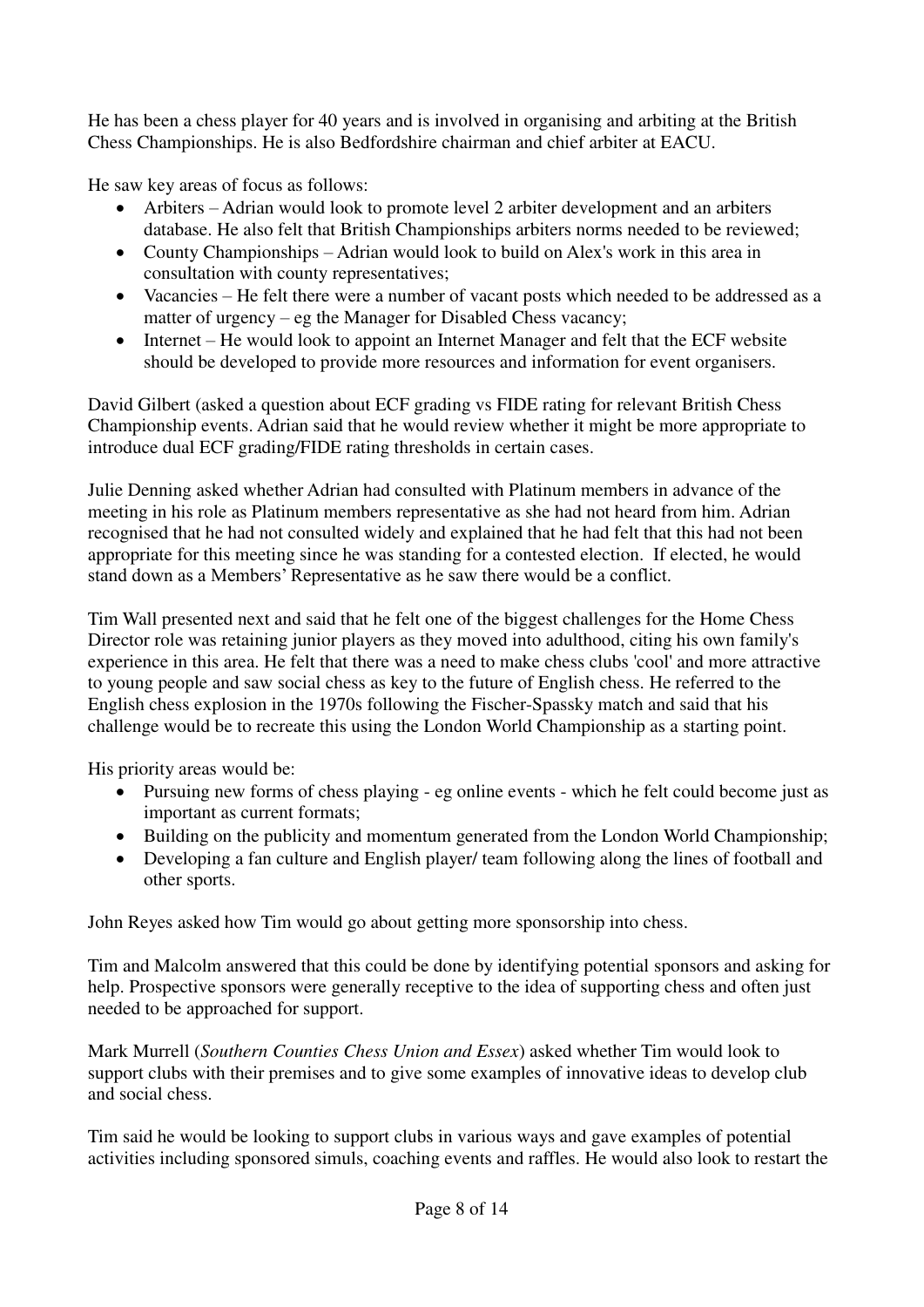National Clubs Championship as an online event with club members taking part at their respective clubs via the internet. He also felt that chess clubs could look to work with libraries and/or schools to support coaching and playing in a safe and friendly environment.

(f) Chairman of Council Mike Gunn:

Mike indicated that he would be standing for re-election as chair. There were no questions for Mike.

(g) FIDE Delegate Malcolm Pein:

Malcolm indicated that he would be standing for re-election as FIDE delegate.

Malcolm reported that the financial health of FIDE was now much improved, but that there was some discomfort within FIDE over the level of fees being charged.

Malcolm also gave details of the recent FIDE campaign where he had stood for the Deputy President position on Georgios Makropoulos' ticket as President. The opposing candidates for president were the Russian Arkady Dvorkovich standing on a ticket with Bachar Kouatly, and GM Nigel Short standing on a ticket with Lukasz Marek Turlej.

Francis Bowers *(Platinum Members' Representative and Lincolnshire)* asked how the ECF Board would look to mend fences with Nigel given they had not supported his candidacy.

John Reyes asked how Malcolm would look to promote the upcoming London World Championships.

Malcolm explained that he felt the new FIDE Board would be competent and he had been in touch with the winning candidate to discuss working together and how FIDE could support the London World Championship which had the potential for reinvigorating English chess.

(h) Chairman of Governance Committee Robert Stern standing for re-election:

Robert indicated that he was seeking re-election.

David Sedgwick said that with respect to this year's Junior Director election process he would like to see a procedural change in future to check whether directors were standing down before announcing nominations. Robert agreed that in future incumbent directors would be asked whether they were standing for re-election before nominations were sought and announced.

(i) Member of Finance Committee Ian Reynolds standing for re-election:

Ian had no election address and was not present.

(j) Auditor:

The reappointment of Goatcher Chandler Audit Ltd was proposed to Council.

Roger Emerson asked how long Goatcher Chandler had been auditors and whether it might be advisable to rotate the audit. David Eustace advised that Goatcher Chandler had been auditors to the ECF for about ten years. There was no requirement to rotate the audit to another firm and no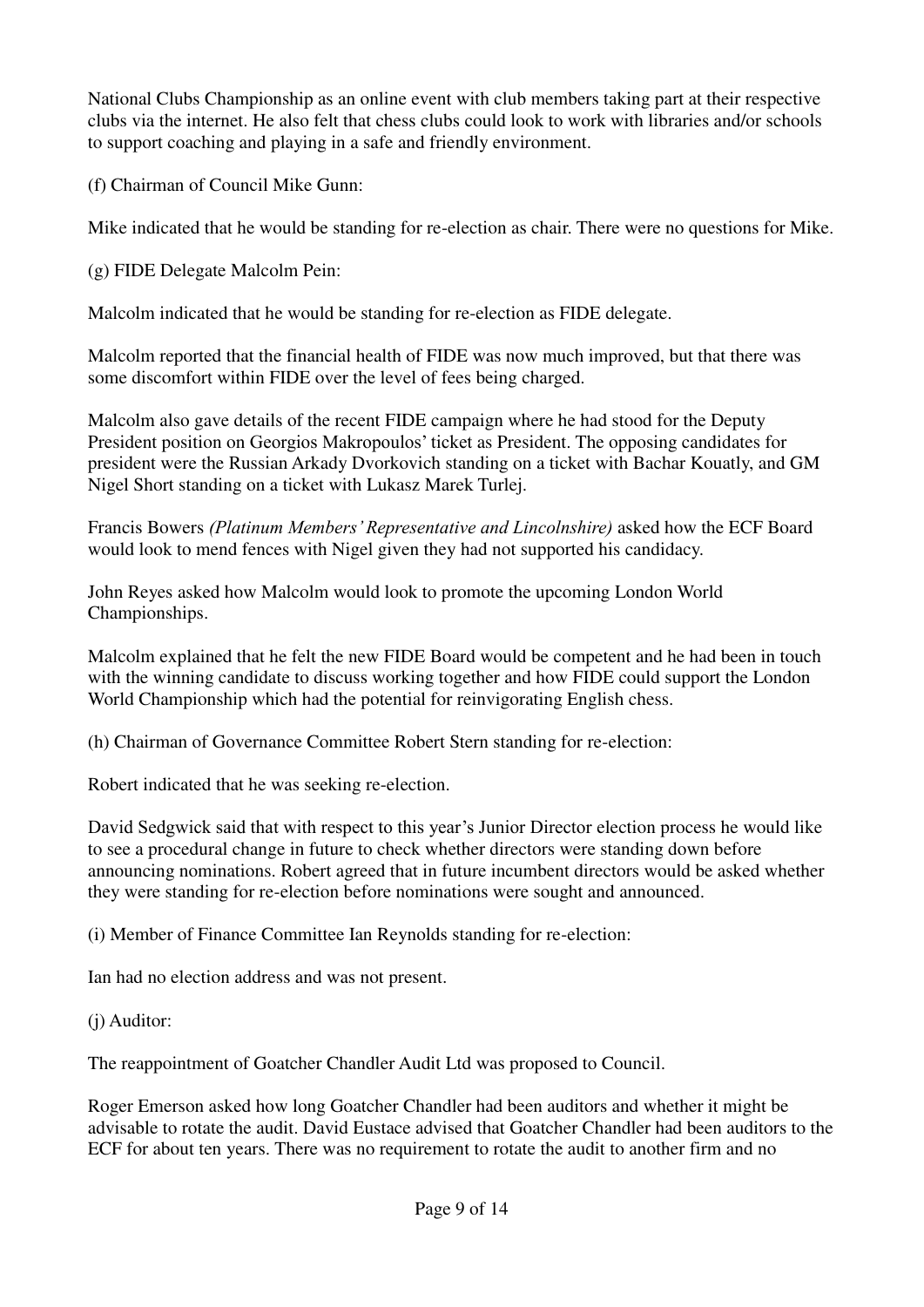immediate plans to do this, but he would be happy to look at this in due course.

A card vote was taken for all of the above elections.

The meeting broke at this point (around 15:45) for refreshments and to allow time for the BCF Council meeting to be held and for votes to be counted during the break.

The meeting reconvened at 16:35.

Results of the elections were announced when these were available from the tellers.

All incumbent officers standing for their existing posts were re-elected including: President (Dominic Lawson); Chief Executive (Mike Truran); Director of Women's Chess (Chris Fegan); Chairman of Council (Mike Gunn); FIDE Representative (Malcolm Pein); Chairman of the Governance Committee (Robert Stern); and member of the Finance Committee (Ian Reynolds).

Alex Holowczak was elected as Director of Junior Chess, replacing Traci Whitfield who is standing down from this post. Adrian Elwin was elected as Director of Home Chess in a contested election between Adrian and Tim Wall. Adrian will replace Alex who is standing down as Director of Home Chess. Tim congratulated Adrian on his appointment.

It was agreed to retain Goatcher Chandler as the ECF's Auditors.

| Post                                            | For | <b>Against</b> |
|-------------------------------------------------|-----|----------------|
| President (Dominic Lawson)                      | 277 | 2(NTC)         |
| Chief Executive (Mike Truran)                   | 286 | 0(NTC)         |
| Director of Junior Chess (Alex Holowczak)       | 281 | 6 (NTC)        |
| Director of Women's Chess (Chris Fegan)         | 279 | 1(NTC)         |
| Director of Home Chess                          |     |                |
| Adrian Elwin                                    | 146 |                |
| Tim Wall                                        | 134 |                |
| None of the Above                               | 5   |                |
| Chairman of Council (Mike Gunn)                 | 272 | 5 (NTC)        |
| FIDE Representative (Malcolm Pein)              | 240 | 7 (NTC)        |
| Chairman of Governance Committee (Robert Stern) | 276 | 1 (NTC)        |
| Member of the Finance Committee (Ian Reynolds)  | 261 | 1 (NTC)        |
| <b>Goatcher Chandler Auditors</b>               | 267 | 1(NTC)         |

The votes cast in the voting papers were as follows:

**12 To Approve the Dates of the Finance Council and AGM**: 27 April 2019 in Birmingham and 12 October 2019 in London, respectively.

The dates were noted and approved.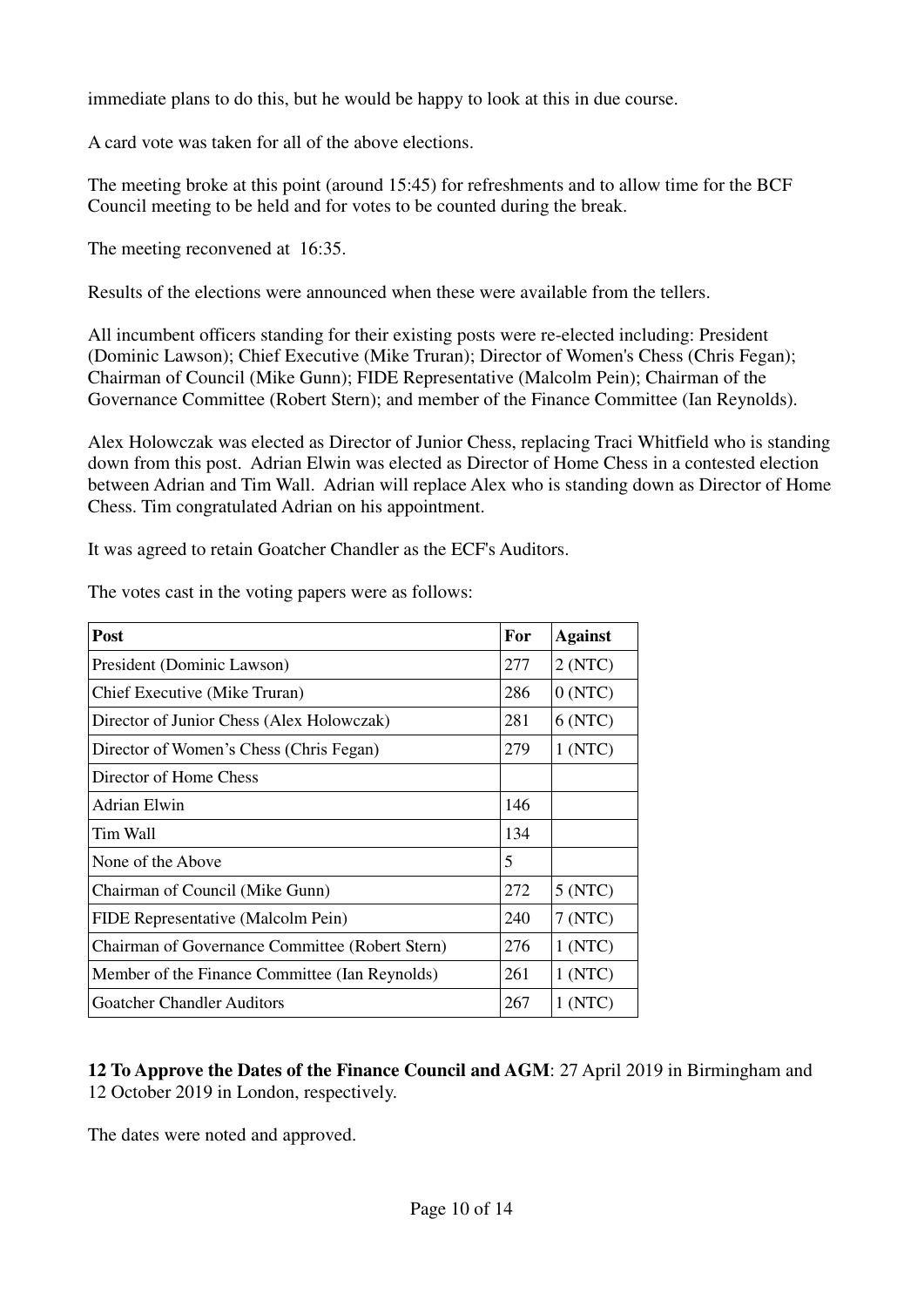# **13 Finance/ Budget Changes (David Eustace)**

To approve an increase in the 2018/2019 budget

David had prepared a paper entitled Challenges for English Chess with proposed budget changes. He covered key points from the paper as follows.

There were various focus areas for the financial plan and budget including:

- Demographics David noted that 54% of ECF members were over 55 and 42% over 60 and that the ECF's ageing demographic needed to be taken into account within the planning and budgeting process;
- Women's chess The ECF needed to continue to encourage more participation from women;
- Role models The ECF needed to make sure that we can field teams for international teams as role models for the game in the UK;
- Admin There were 2.5 FTEs in the office which was felt to be understaffed and potentially underpaid for the workload involved, particularly since the Office had been taking on more tasks previously fulfilled by volunteers;
- Development Manager There was a need for a Development Manager to be funded with support from the Trust Fund to grow participation in chess and to develop the ECF membership.

The budget included spending of an extra £44.5k per year, with areas of increased spending as follows:

- £5k for the development manager role to support growth in participation and the membership base;
- £10k for women's chess (including £5k for tournament chess and £5k for social support of clubs and other organisations);
- £17.5k for international including funding for teams:
- £12k for office and admin costs.

This increase was to be funded based on £26k per year from ECF membership fees and £18.5k per year from Chess trusts.

It was noted that the Chess Trust trustees were willing to spend a limited amount of capital as well as income in certain circumstances.

The membership fee increase was due to start in 2019/2020 with half the rate increase coming into effect then, and the remainder applied in the following year.

The budgeting spreadsheet provided further details of the proposed budget changes.

### **Questions and Answers**

Paul Cooksey asked David whether the proposal was out of line with the strategy, which stated that membership income would be used for operational expenses and capital/ trust income for growth.

David replied that the documents were not inconsistent and that funding of growth initiatives from membership fees would be a short/medium term measure to support a step change in English chess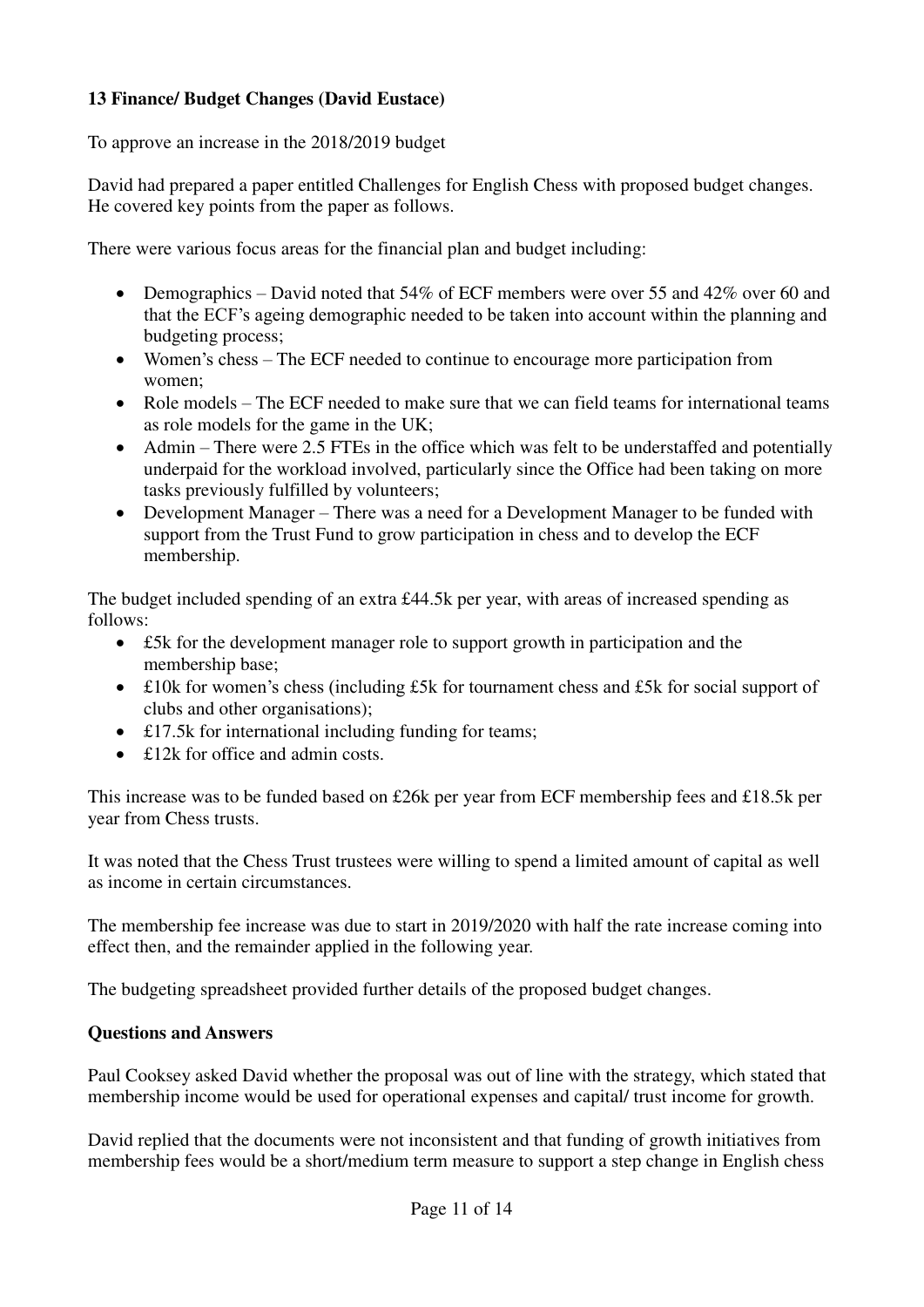participation.

**14 Membership Rates (David Eustace) -** To consider proposals for revised membership fees for 2019/20 and onwards.

David asked for questions on the revised membership fees.

John Reyes asked why there was such a big membership fee increase particularly for Silver Members and whether this might affect membership levels. It was noted that Bronze membership would change from £16 to £20 and Silver from £23 to £27 over two years.

There was some discussion of the level of increase and David Gilbert noted that an increase amounting to around 4p per week did not seem excessive.

Paul Sharratt (*Worcester and District League and Dudley & District League*) asked if the women's chess aspirations could be crystallised into actual plans.

Chris Fegan replied that he had a number of plans including:

- £10k spend to support women's tournaments;
- £5k to support local club initiatives to develop women's chess:
- Support for chess in libraries in consultation with local authorities.

Paul Sharratt said that he felt the Development Manager paper had been provided very late and lacked a job description. He also questioned whether a £5k salary would attract the right candidate.

Chris Cook questioned how the Development Manager would be funded as a role going forward.

John Wickham said that the main concern was the size of increase, particularly for Bronze members, and asked whether the increase could be reduced or profiled differently across the membership levels. He also noted that the pay to play fee was going up from £7.50 to £10 over two years and asked whether the increases might discourage new entrants to chess.

# **15 Discussions relating to the Composite Finance Motion**

Mike Gunn tabled a composite finance motion including:

- 1. Changes to the ECF budget
- 2. Changes to the membership fees
- Request for a payment from the Chess Trust/ PIF

Various Council members asked for a vote on an amendment to remove item 2 (membership fee increase) from the motion on the basis that the membership fee discussion should be moved to the April Finance Meeting when a decision could be taken, with immediate spend coming from reserves.

A vote followed on this amendment with those in favour of removal of item (ii) being 19 and those against 24. A card vote was requested, with the results being 123 votes for removal and 165 votes against. It was therefore agreed that the original three part composite motion should be voted on as tabled by Mike.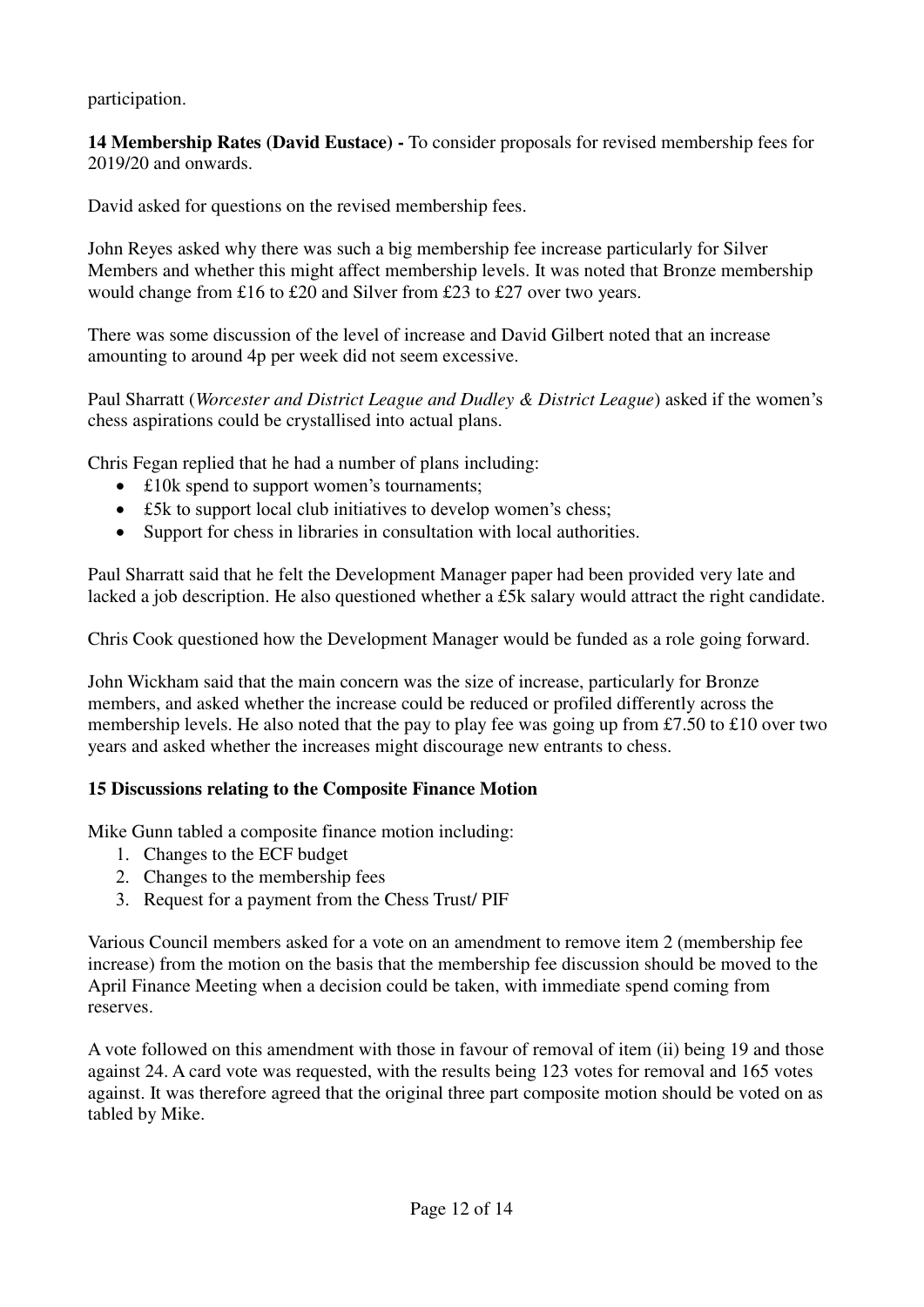## **16. Finance Report/ Chess Trust**

While Council was waiting for the decision on the composite motion to be voted on, David gave a detailed explanation of the various trust arrangements including the John Robinson Chess Trust, PIF-1, and PIF-2, as covered in the Finance Report.

The Chess Trust had been set up in 2015 as a charitable trust with a maximum of 12 trustees with assets based on a bequest from Richard Haddrell. The trust has had three meetings this year to date with a fourth scheduled for November. The trust has a wide range of chess-related charitable activities which it was allowed to support and two hypothecated funds – a junior fund and a British Chess Championships fund.

The Chess Trust has set aside in the order of £40k per year to support the Accelerator programme for juniors and PIF-2 is expected to provide £5k per year to support the British Chess Championships.

David said that Stephen Greep was proposed as an ECF-nominated trustee to the Chess Trust; Mike Truran noted that this would give a 3:3 ratio of ECF- appointed trustees and independent trustees.

Stephen Greep's appointment was agreed nem con by Council.

## **17 Vote on the Composite Finance Motion**

Given the result of the vote as detailed in item 15, Mike Gunn indicated that the original motion would therefore be voted on without amendment, as follows:

- 1. Revise the ECF budget to include the items from the Challenges for the ECF paper with an additional £26.5k of expenditure added to the current expenditure from 2018/19.
- 2. Make changes to membership fees as follows:

| <b>Membership Level</b> | 2019/20 | 2020/21 |
|-------------------------|---------|---------|
| Platinum                | £75     | £80     |
| Gold                    | £39     | £41     |
| Silver                  | £27     | £30     |
| <b>Bronze</b>           | £18     | £20     |
| Junior                  | £6      | £6      |

 Make a request to the Chess Trust/PIF to fund the balance of the proposal by £18.5k per annum.

Angus French expressed concern over the size of international chess expenditure and the extent to which this was being funded by members rather than through sponsorship and other sources.

David Gilbert asked what clubs got back from international chess. David Thomas said that international chess generated publicity which was likely to increase participation at all levels.

Angus French asked for consideration to be given to capping ECF expenditure on international chess at £30k per annum. Mike Gunn said that this should be deferred for consideration at a